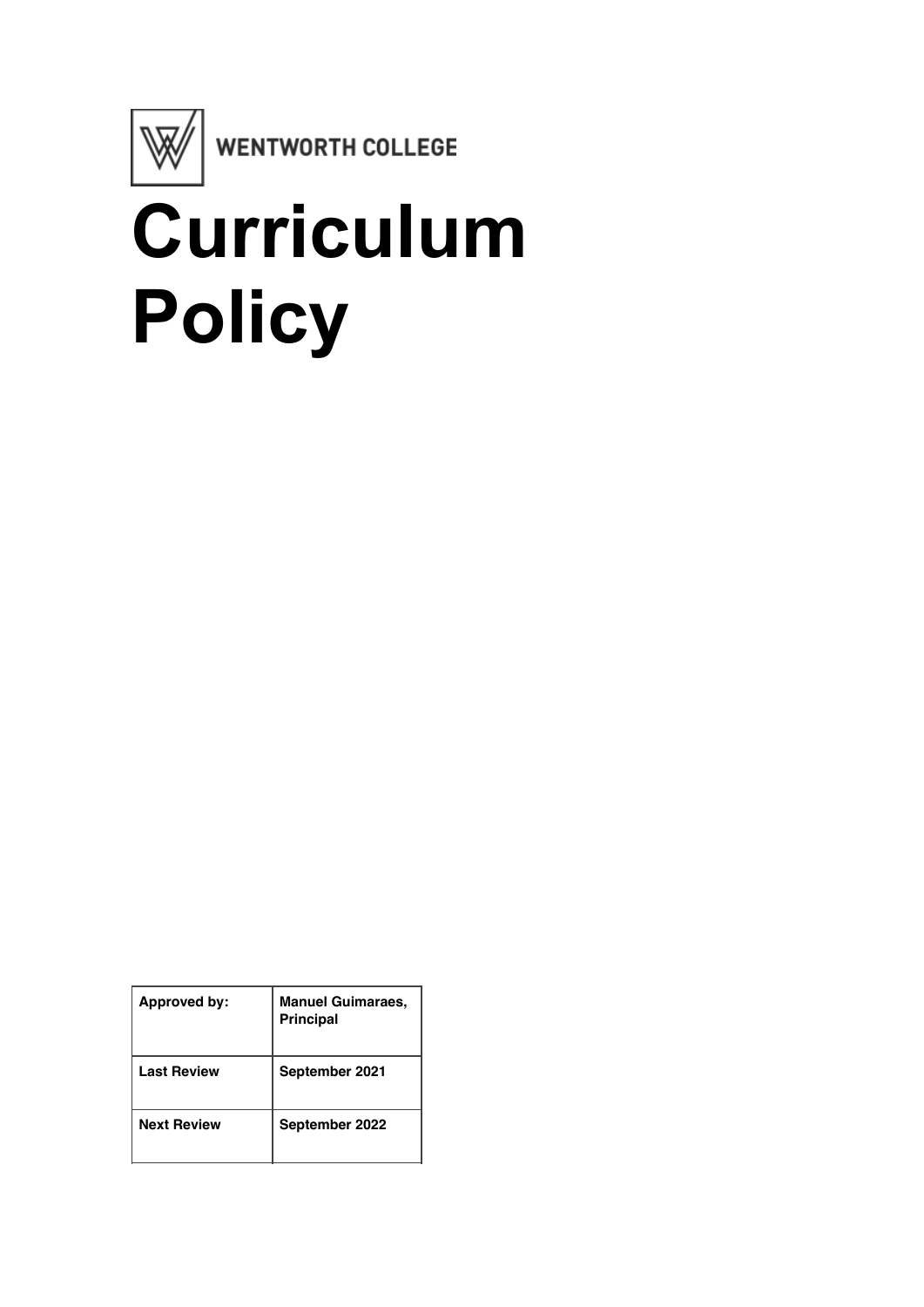# **Curriculum Policy**

This policy has been developed in accordance with the following legislation and guidance:

● Part 1, Paragraph 2, Safeguarding, Handbook for the Inspection of Schools (Commentary on the Regulatory Requirements) – (Independent School Standards) Regulations 2017 (ISSR) effective March 2020.

At Wentworth College students are encouraged to develop their potential, supported by extremely talented and approachable teachers, in a friendly, positive and secure atmosphere.

Our teachers are able to communicate their enthusiasm for their subjects through the careful pacing of courses, understanding which elements of the syllabus to emphasise and through the use of a diverse range of teaching materials. Each teacher has a subject-specific Curriculum Map which they have developed to foreground and justify the sequencing of topics within that subject, to enable students to improve their knowledge and raise achievement. In addition, each subject-specific Curriculum Map is supported by a Scheme of Work which has been adapted to take account of the sequencing of topics and to ensure the *intent*, *implementation* and *impact* of the programme is clearly outlined and met. At the beginning of each academic year Senior Management will alert each staff member of any student with SEND requirements so that the subject-specific Curriculum Maps and Schemes of Work for those subjects can be adapted to take into consideration the specific requirements of those students. Senior Management at Wentworth College will regularly monitor teaching alongside the subject-specific Curriculum Maps and Schemes of Work to ensure that they enable effective delivery of the Curriculum.

Small class sizes allow students to develop the confidence to seek guidance and for teachers to identify and respond to problems quickly and effectively. We are fully committed to helping students build their self-confidence and believe that the best way to achieve this is through the careful monitoring of progress in a supportive environment.

All staff and students are on first name terms, emphasising the importance of the impact of relationships within the culture of Wentworth College. We conduct ourselves, and deal with all individuals, in a way that encourages mutual respect. This enables us to achieve the College's objectives, maintain our ideals and to provide a flexible, modern, caring and valuable education.

## **Related Policies**

This policy should be read in conjunction with the following policies:

- Individual Needs and Learning Difficulties Policy
- Disability Access Policy
- PSHE Policy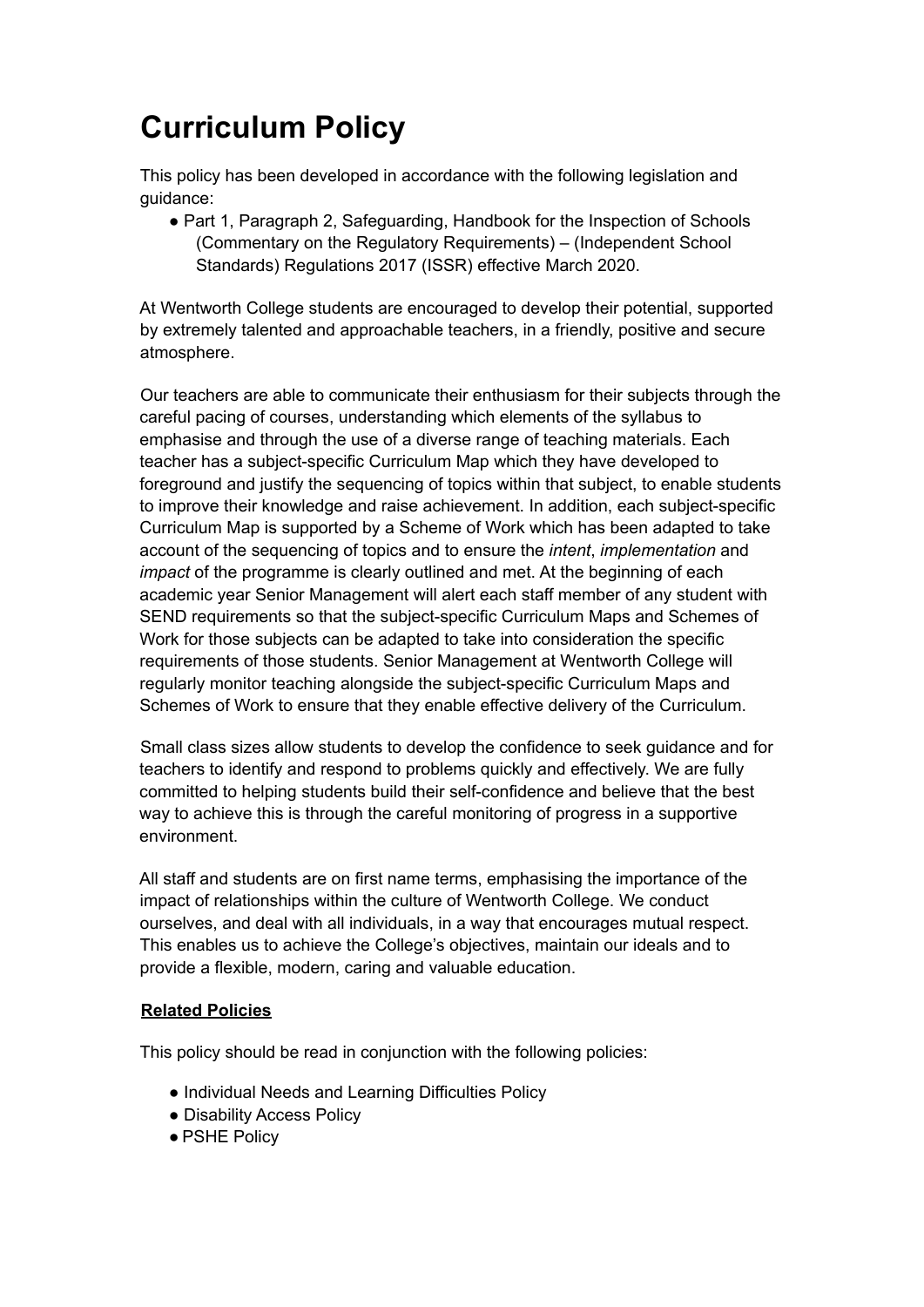# **Design of Wentworth College's Curriculum**

The general principle governing the Curriculum at Wentworth College is that every student shall be entitled to, and shall take up, a programme of study which is balanced and broadly based, which:

- promotes the spiritual, moral, cultural, mental and physical development of pupils
- prepares the students for the opportunities, responsibilities and experiences of not only secondary education but also further education and adult life

The Curriculum at Wentworth College, and the subject-specific Curriculum Maps and Schemes of Work which have been developed from it, take into account the ages, aptitudes and needs of all pupils, including those pupils with an EHCP and do not undermine the fundamental British values of democracy, the rule of law, individual liberty, and mutual respect and tolerance of those with different faiths and beliefs.

The Curriculum at Wentworth College, and the Schemes of Work which have been developed from it, give pupils until the end of Key Stage 4, experience in linguistic, mathematical, scientific, technological, human and social, physical and aesthetic and creative education. In addition, the curriculum designed by Wentworth College ensures that all pupils acquire speaking, listening, literacy and numeracy skills. The Curriculum, Schemes of Work, and lessons at Wentworth College actively promote the fundamental British values of democracy, the rule of law, individual liberty, and mutual respect and tolerance of those with different faiths and beliefs by:

- (i) Enabling pupils to develop their self-knowledge, self-esteem and selfconfidence
- (ii) Enabling pupils to distinguish right from wrong and to respect the civil and criminal law of England
- (iii) Encouraging pupils to accept responsibility for their behaviour, show initiative and understand how they can contribute positively to the lives of those living and working in the local area and to society more widely
- (iv) Enabling pupils to acquire a broad general knowledge of and respect for public institutions and services in England
- (v) Developing further tolerance and harmony between different cultural traditions by enabling pupils to acquire an appreciation of and respect for their own and other cultures
- (vi) Encouraging respect for other people
- (vii) Encouraging respect for democracy and support for participation in the democratic process, including respect for the basis on which the law is made and applied in England

The timetable is divided into 45 periods spread over five days. Each lesson is 50 minutes long with a number of these lessons timetabled as double periods (or even triple periods in practical and creative subjects such as Art, Photography, Drama, Media Studies and Film Studies).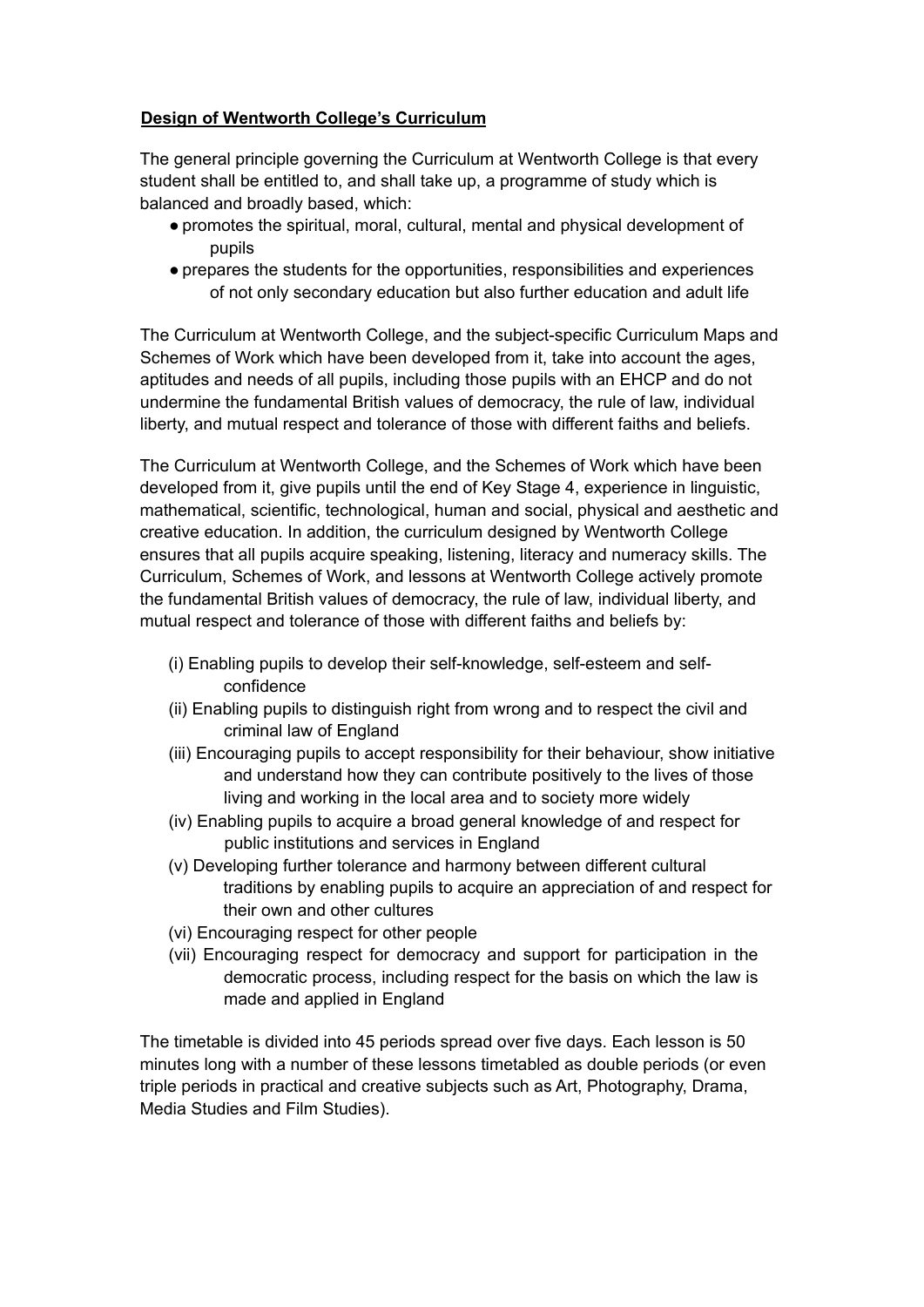#### **Curriculum for the Sixth Form (Years 12 & 13)**

A level studies in most subjects are now linear (with the exception of Media Studies and Geography where there are opportunities to take exams in November and May/ June in both Year 12 and Year 13). The majority of subjects are offered over 12 or 24 month periods, depending on a student's previous educational background and academic performance. In the Sixth Form, we follow a traditional A level programme where students pick three subjects from the list below. In certain circumstances students in Year 12 may be encouraged to pick up a fourth A level or complete an Extended Project Qualification (EPQ).

At Wentworth College there is no necessity for pupils to have gained at least an 'A' grade or 7+ at GCSE in the subject or a related subject, in order to study the subject at A level. Instead, the Vice Principal and Director of Studies will discuss options with students and parents during the enrolment process to help tailor a programme of study that best suits the individual needs and academic ability of each pupil. Pupils should, usually, have achieved at least five GCSE passes grades A\*-C or 9-4 in order to embark upon an A level programme, but we are flexible and are able to offer a programme of study which combines GCSEs and A levels. Again, in these circumstances, the Vice Principal and Director of Studies will discuss options with students and parents during enrolment to help tailor a programme of study that best suits the individual needs and academic ability of each pupil.

Each subject is normally allocated 5 periods in Year 12 and 6 periods in Year 13, although there may be fewer lessons if the class size is particularly small; in certain subjects there may only be one or two students. There is no minimum number of pupils required at A level for a course to be offered, though Wentworth College reserves the right to withdraw a subject and offer a comparable alternative before the academic year commences in September.

In addition, all Sixth Form pupils follow a non-examined Enrichment and Enhancement programme and are offered the opportunity to participate in nonexamined Physical Education. From October to April, the last Friday of every month is given over to a range of trips for Year 12 and Year 13 students. These trips, alongside termly Sixth Form debates, will further reinforce students' appreciation of the fundamental British values of democracy, the rule of law, individual liberty, and mutual respect and tolerance of those with different values and beliefs. Debates will also serve to strengthen pupils' understanding of a diverse range of issues including drug misuse, grooming and exploitation linked to the sale of drugs, extremism and radicalisation, further education and the world of work. The Enrichment and Enhancement programme also includes visits by guest speakers, internal and external careers advice and careful UCAS preparation and support. KS5 (Sixth Form) PSHCEE and Careers PSHCEE education continues in the Sixth Form through the Enrichment and Enhancement programme. Core themes studied in KS4 are further developed, with particular emphasis on personal health, diversity awareness, fundamental British values, safeguarding and decision-making skills. The focus, here, is on the skills that pupils will require for successful university application, as well as the life skills and knowledge that will be needed to live independently upon leaving school. External speakers will support the internal delivery of the Enrichment and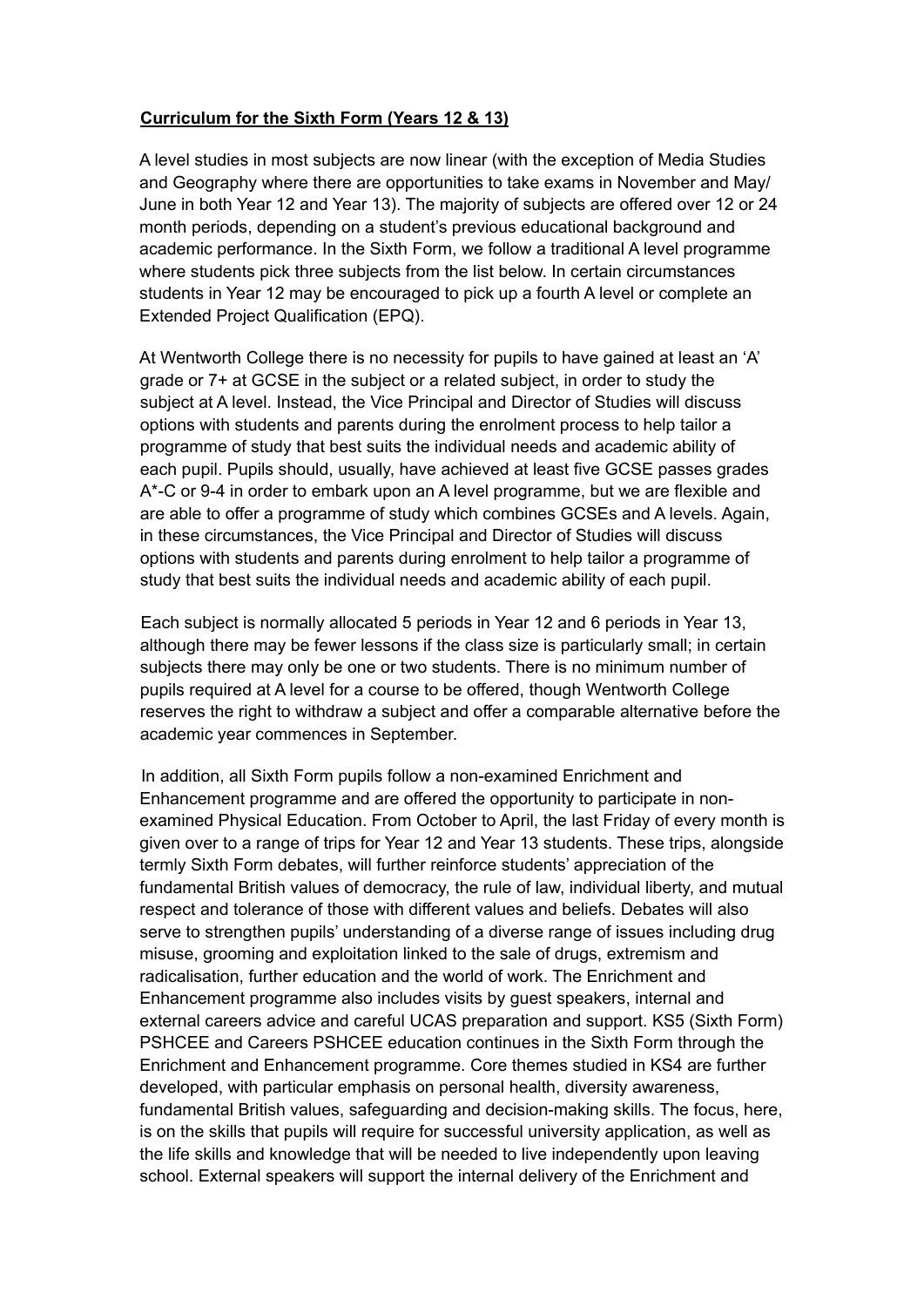Enhancement programme. Support for pupils and parents, regarding university applications, is given in the form of several parents' evenings, higher education events and through individual discussions with the UCAS Co-ordinator. This provides the pupils and parents with an enhanced level of knowledge and support when applying to university.

On entering the Sixth Form, pupils are invited to select their own combination of A level subjects rather than being required to accept one of a set of compulsory groupings. The timetable, therefore, has to accommodate as many permutations as possible from the subjects available. In rare circumstances, however, not all combinations can always be met, but over the last 15 years no subject combination was declined. All subjects actively develop speaking, listening, literacy and numeracy skills. In addition, subjects do not undermine, and where possible actively promote, Fundamental British Values.

Students are encouraged to use any free periods in their timetable for private study. Subjects on offer at A level include:

- Art
- Biology
- Business Studies
- Chemistry
- Drama and Theatre Studies
- Economics
- English Literature
- Film Studies
- French
- Geography
- History
- Mathematics
- Media Studies
- Photography
- Physics
- Politics
- Psychology
- Religious Studies
- Sociology
- Spanish

## **Curriculum for Year 11**

A limited number of students join the College with the intention of following a full GCSE/IGCSE programme. Year 11 pupils follow a GCSE curriculum consisting of the core subjects of Mathematics and English Language (unless the pupil has already achieved a grade 4 or above in the subject), together with optional subjects chosen from the list below:

- Art
- Biology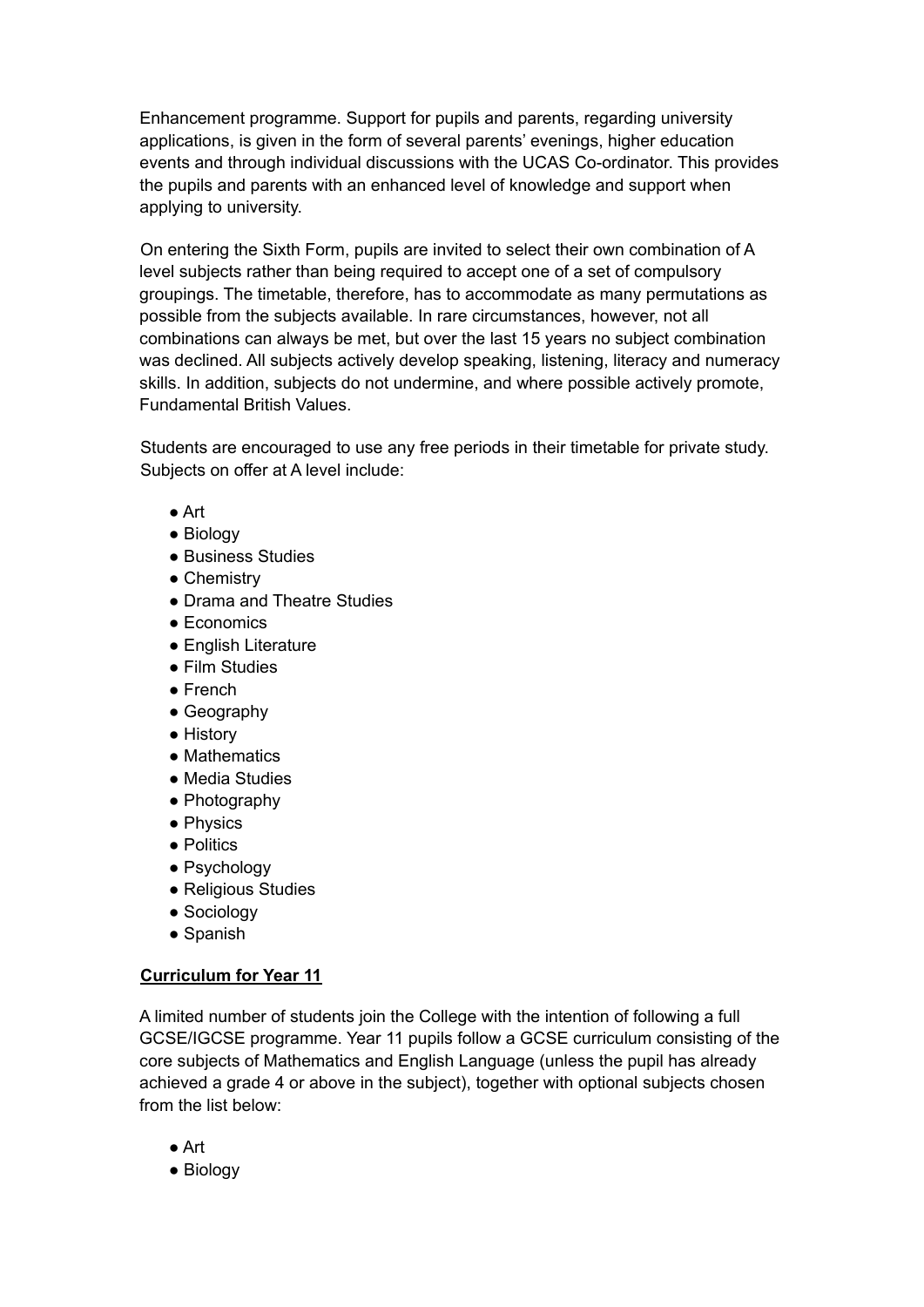- Chemistry
- Drama and Theatre Studies
- English Literature
- Film Studies
- French
- Geography
- History
- Media Studies
- Photography
- Physics
- Religious Studies
- Spanish

Our Year 11 pupils will typically sit between five and eight GCSEs, though in certain circumstances we are able to accommodate students wishing to sit fewer than five and more than eight subjects. Decisions regarding subject choices and the number of subjects studied will be taken after discussions during the enrolment process between the Vice Principal, Director of Studies and the Head of Year 11 with students and parents. Our aim is to tailor a programme of study that best suits the individual needs and academic ability of each pupil.

As with our Sixth Form programme, Year 11 students are invited to select their own combination of GCSE subjects rather than being required to accept one of a set of compulsory groupings. The timetable, therefore, has to accommodate as many permutations as possible from the subjects available, and we endeavour to enable any combination of subjects. All subjects actively develop speaking, listening, literacy and numeracy skills. In addition, subjects do not undermine, and where possible actively promote, Fundamental British Values.

Our GCSE Curriculum aims to provide both breadth and balance for every pupil. As with our Sixth Form programme, in certain subjects there may only be one or two students. There is no minimum number of pupils required at GCSE for a course to be offered, though Wentworth College reserves the right to withdraw a subject and offer a comparable alternative before the academic year commences in September. The 45 periods in the week are completed by one dedicated PSHCEE lesson per week (running from October through to April) and one period of PE per week. Both PSHCEE and PE are compulsory for Year 11 students. Wentworth College also provides internal and external careers advice throughout the year and support in making subject choices at A level.

We do not offer a dedicated Year 10 programme of study or a two-year GCSE option. Therefore, educationally, joining Wentworth College in Year 10 is not ideal. However, many of our partners, including local hospitals and a number of Local Educational Authorities, see Wentworth College as a bridge between specialised and mainstream provision. There are sometimes circumstances where the health reality and the overall well-being of a child must take priority over the educational reality. In such instances, and on advice from relevant agencies and health professionals, Wentworth College will endeavour to provide a programme of academic and non-academic study in line with the individual needs of the pupil.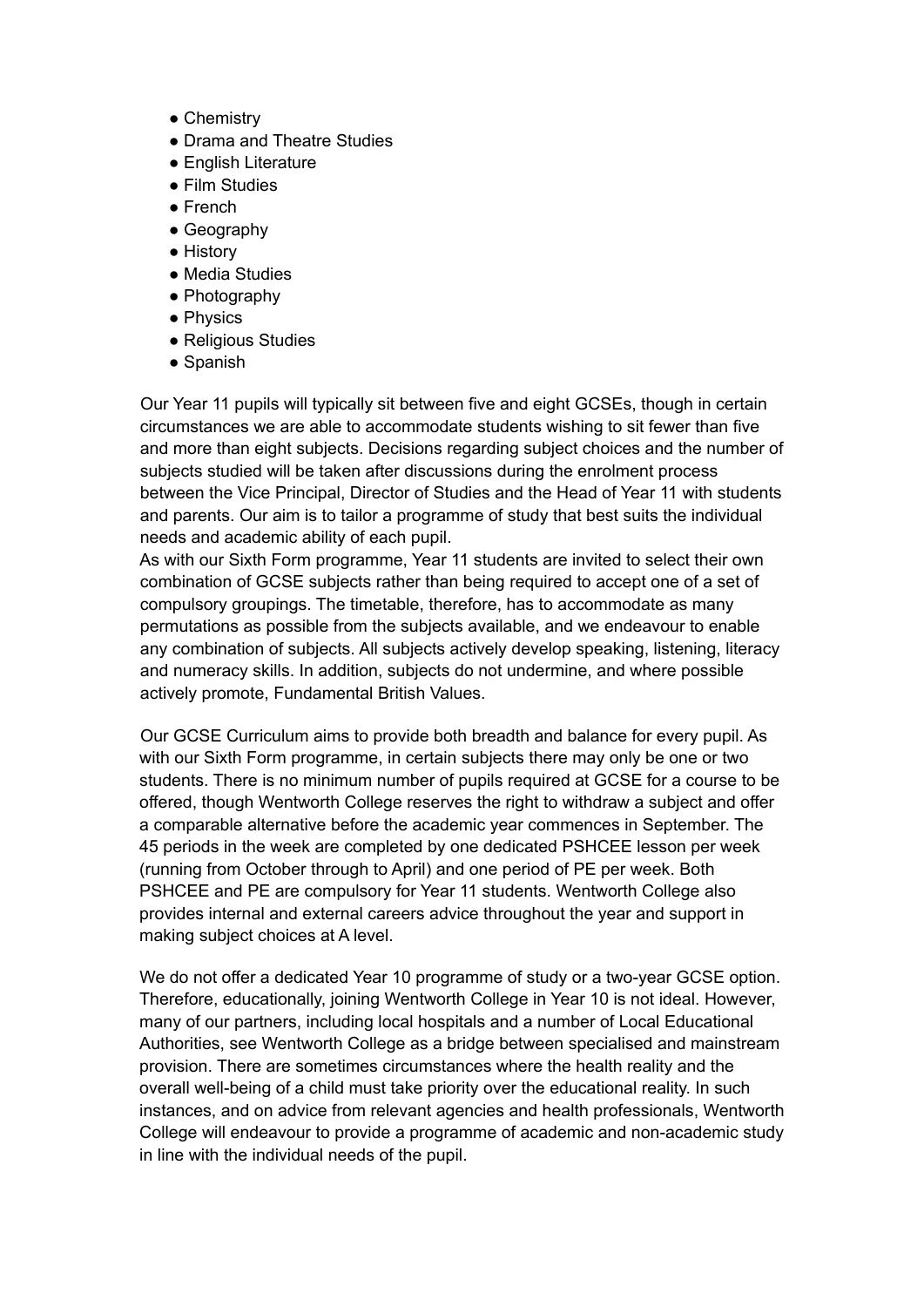That said, our aim with Year 10 students is still to provide as broad a range of subjects as possible and to prepare our students for the more intense Year 11 programme of study.

Year 10 pupils will join Year 11 students by attending one dedicated PSHCEE lesson per week (running from October through to April) and one period of PE per week. These lessons, as with our Year 11 students, are compulsory. Wentworth College also provides internal and external careers advice throughout the year, alongside support in making subject choices ahead of Year 11.

#### **Homework**

Homework is an integral part of pupils' learning in all subjects and at all levels. It allows pupils to consolidate and practice what they have learned, and provides time for extension work and for independent learning. Crucially, it enables teachers to monitor the *impact* of teaching on the pupils' academic development (alongside endof-topic tests, timed essays and mock examinations). The frequency of homework, and the nature of tasks set, will vary from subject to subject and will be in line with subject-specific Curriculum Maps and Schemes of Work.

Whilst the setting of homework, and the choice of tasks, is at the subject teachers' discretion, the Vice Principal and Director of Studies will oversee and review homework setting on a termly basis, discussing with staff the most appropriate ways to ensure that homework tasks suit the ages, aptitudes and needs of all pupils, including those pupils with an EHCP and to ensure that these tasks are in line with the subject-specific Curriculum Maps and Schemes of Work.

## **Study Skills**

The College is committed to helping students develop effective study skills. Our approach for GCSE and A level students is based around individual subjects where subject-specific staff teach study skills that are required for their subject at each stage. Individual support is also provided to those students whom staff feel require additional help. Any teaching of study skills will be tailored accordingly so that it suits the ages, aptitudes and needs of all pupils, including those pupils with an EHCP.

#### **Independent Learning**

The College is committed to developing, in students of all ages and aptitudes, the ability to work independently. We believe it is important to achieve a balance between teacher support and promoting independence. Students who learn to think for themselves, and take additional responsibility for their own learning, will achieve higher standards. The College promotes and develops independent learning through a number of means, both inside and outside of the classroom, and the Senior Management Team regularly reviews the strategies in place for helping students to become better independent learners.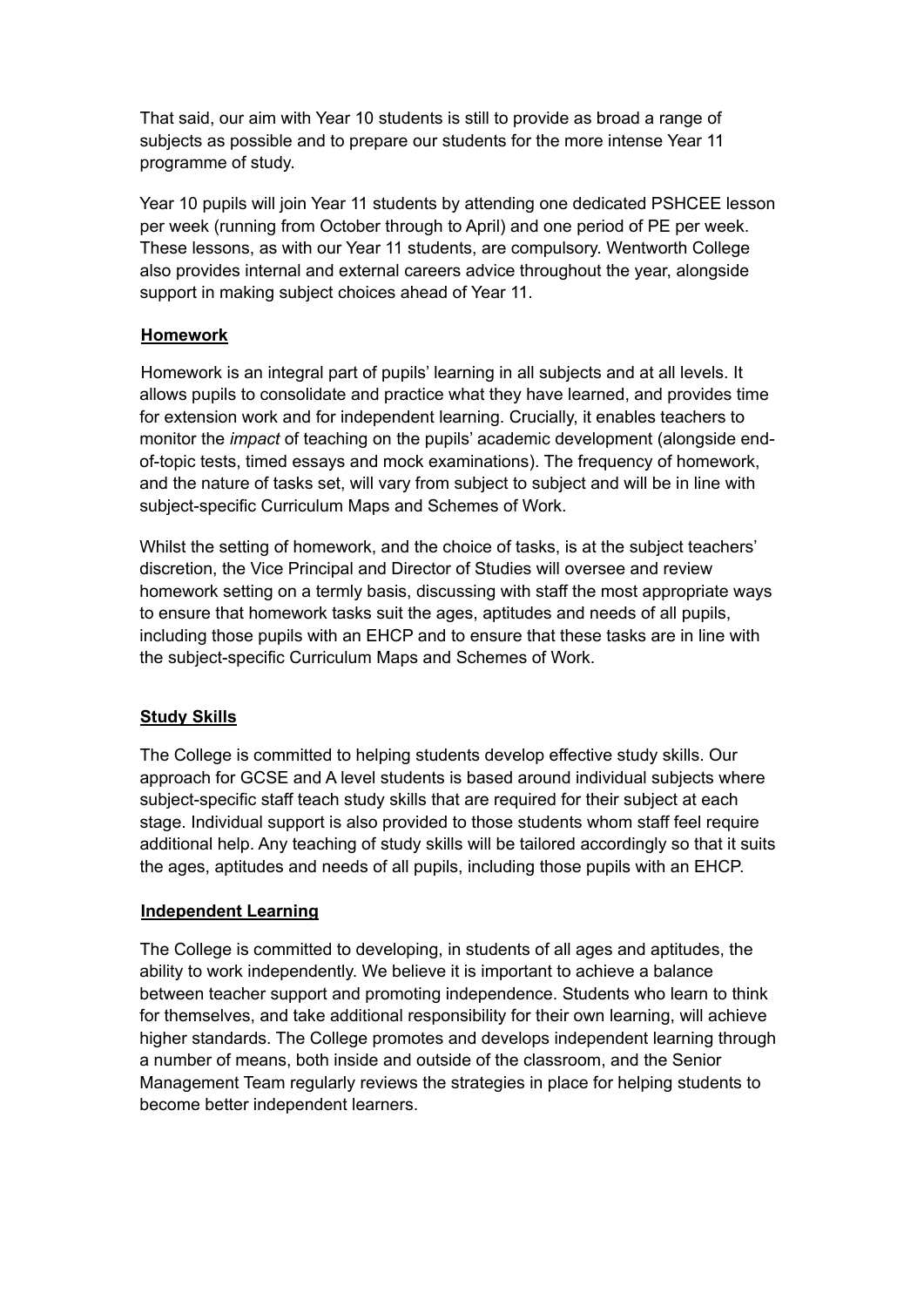## **Advice on Higher Education**

Advice on higher education is provided to all students studying for A levels. Initial advice is given while students are determining their A level options and these sessions are supplemented by the Vice Principal and Director of Studies, alongside subject teachers, during personal tutor meetings. The UCAS Co-ordinator meets with students individually throughout the year and the College holds a meeting for Year 12 students, at the end of the Summer Term, to discuss and prepare for university applications for the following year.

Students who are interested in applying for Oxbridge (we are a centre for the entry exam) or for Medicine, Dental Surgery or Veterinary Medicine/Science are provided with additional help and advice prior to the UCAS application deadline on 15<sup>th</sup> October.

We are extremely keen that parents/guardians should become involved in all stages of the higher education application process and send them advice booklets and information sheets. We encourage parents/guardians to meet with the UCAS Coordinator during the summer term to discuss the application process.

#### **Monitoring Academic Progress**

In order to ensure we provide the education most appropriate for the ages, aptitudes and needs of all pupils, including those pupils with an EHCP, we formulate subject baseline scores for each student within the first two weeks of them joining Wentworth College. Occasionally, the formulating of baseline scores will take a little longer, particularly when students in Years 11 and 12 are trying a range of potential subjects before finalising their subject choices. Wentworth arrives at the baseline score through a combination of academic testing within the first fortnight of a pupil arriving at the College, previous grades in external exams taken in the subject (or subject equivalent) and reports/references from the student's previous school/college. The purpose of these baseline scores (or 'target grades') is to establish a 'starting point' which allows the academic development of pupils to be monitored effectively throughout their time at the College, and to help identify patterns and anomalies within a pupil's profile. They are the starting point from which we can begin to monitor the *impact* of teaching on each student's academic development.

This baseline score should be a detached and objective measure of what the pupil should be capable of (all things being equal). It is not a predicted grade. That is, it is not what subject tutors anticipate the outcome to be (necessarily), nor is it the grade we want our pupils to be aiming for. A predicted grade therefore, can fall short of or exceed the target/baseline.

The use of target grades does not come naturally to Wentworth College. We want all of our pupils to be the best that they *can* be and we do not like to set limits on what this *might* be. We are mindful that many of our pupils need to be liberated from the boundaries of low expectations. We cannot emphasise this enough; target grades are not a reflection of teachers' expectations. We, therefore, take the time to explain this to parents and students to avoid negatively labeling pupils or stifling their